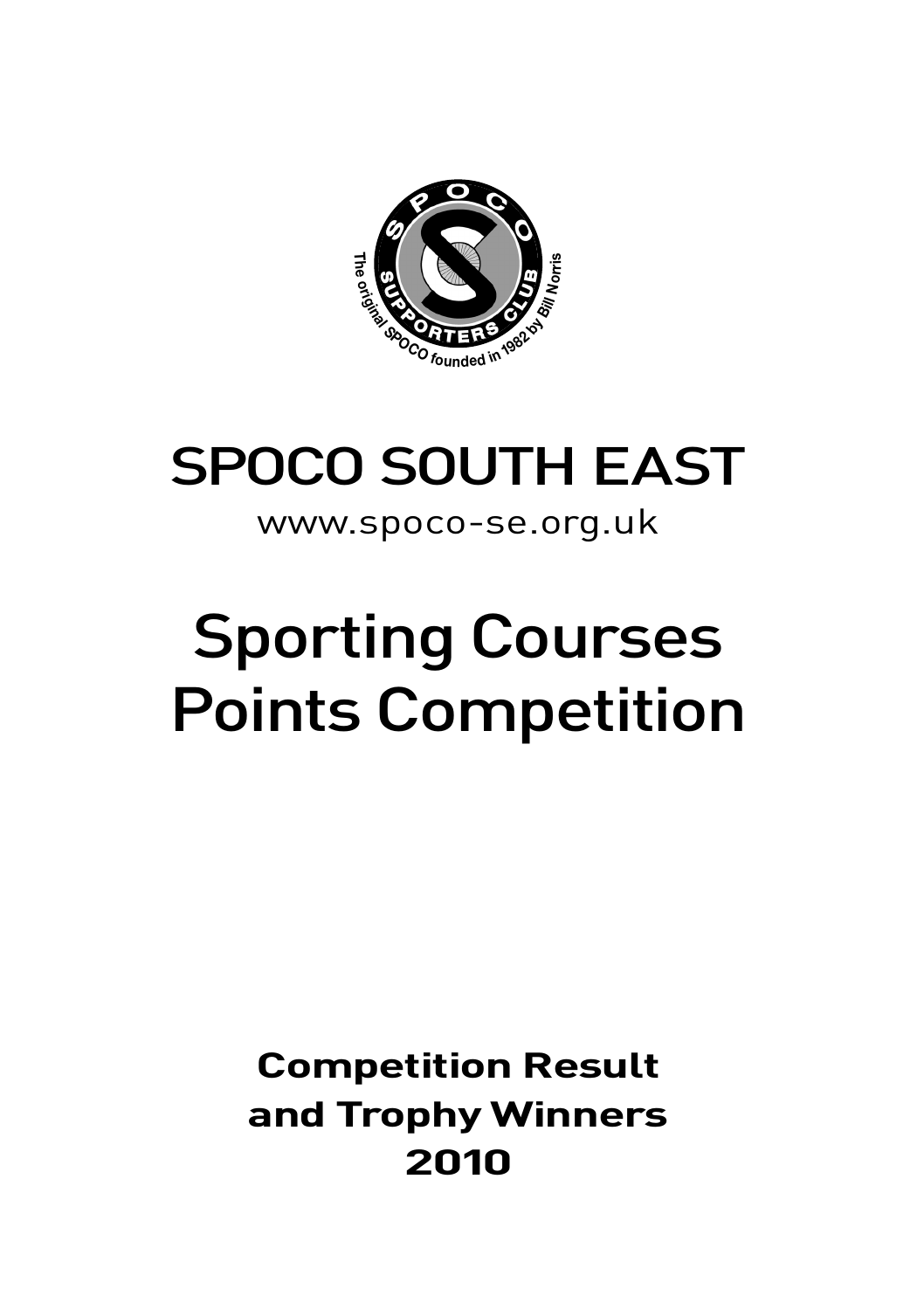# **AWARD WINNERS**

Winner: Mark Arnold — Gold Medal & Trophy Second: Steve Dennis — Silver Medal =Third: Andrew Leggett & Antony Stapleton — Silver Medals Bronze Medals 5th to 12th place

> First Lady: Gwen Cook — Gold Medal & Trophy Second Lady: Carrie Hook — Silver Medal Third Lady: Rebecca Hammond — Bronze Medal

First Veteran: Steve Dennis — Gold Medal First Senior Veteran: Matt Haigh — Gold Medal First Super Veteran: Bryn Tully — Gold Medal First King Veteran: Colin White — Gold Medal

First Team: Essex Roads CC — Gold Medals & Trophy Nick Hastler, Colin Wilgress, Jason Chester

First Handicap: Matt Haigh — Gold Medal & Trophy Second Handicap: Daniel Babbs — Silver Medal Third Handicap: Mark Lloyd — Silver Medal Bronze Medals 4th to 12th place

Lanterne Rouge: Colin White — Bronze Medal & Trophy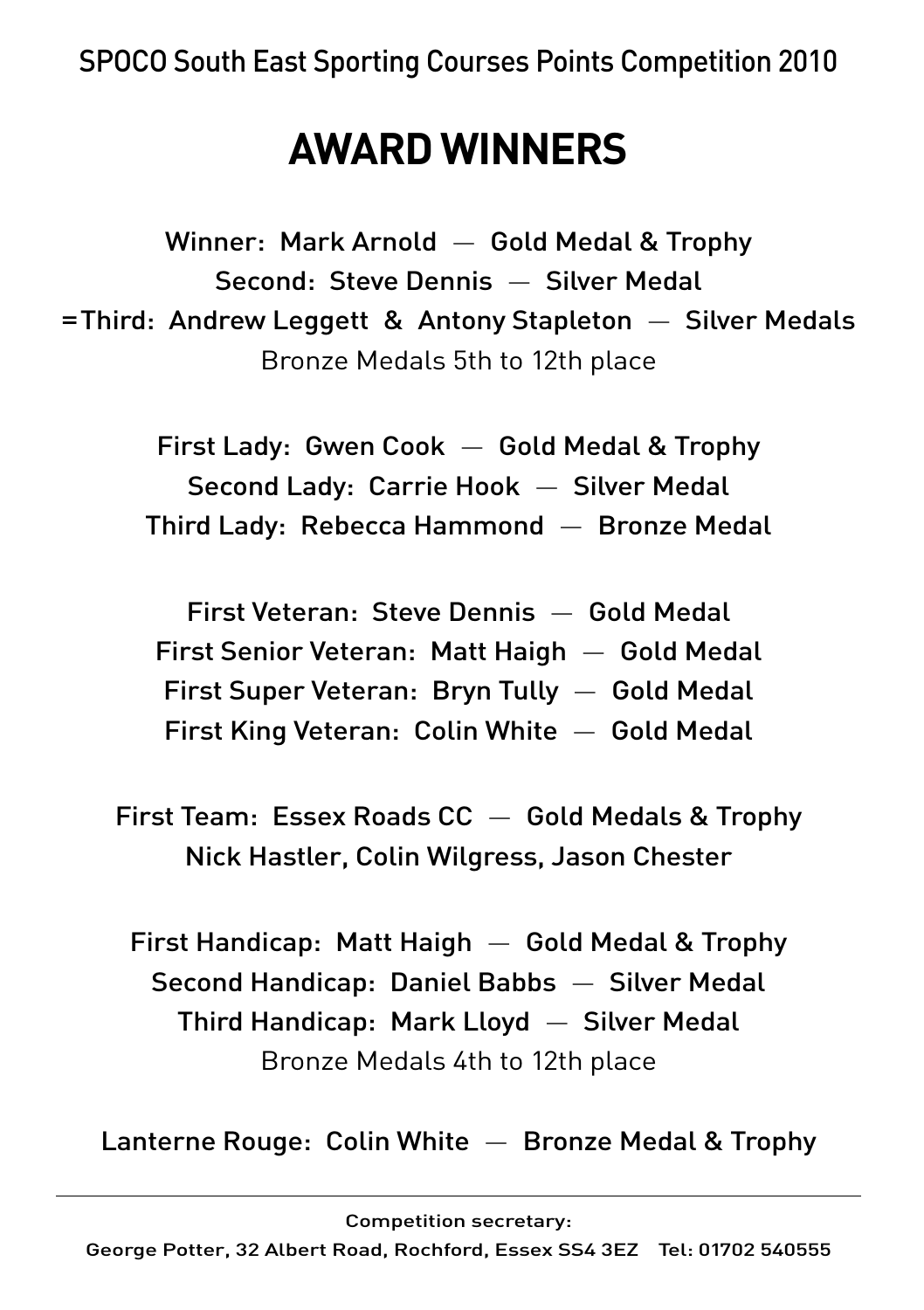### SPOCO SE – Sporting Courses Points Competition 2010

|                | Pos. Name               | Club                                 | Cat           | H'cap | Gp 1  |     | Gp 2      |       | Gp 3      |     | <b>Total</b> |
|----------------|-------------------------|--------------------------------------|---------------|-------|-------|-----|-----------|-------|-----------|-----|--------------|
| 1              | Mark Arnold             | Team Pedal Rev.co.uk                 | Sen           | 7     | 120   | 120 | 120       | 120   | 120 120   |     | 720          |
| $\overline{2}$ | <b>Steve Dennis</b>     | East Grinstead CC                    | Vet           |       | 116   | 120 | 120       | 120   | 120       | 120 | 716          |
| $=$ 3          | Andrew Leggett          | Stowmarket & Dist CC                 | Sen           | 18    | 117   | 119 | 119       | 119   | 118       | 118 | 710          |
| $=3$           | <b>Antony Stapleton</b> | Chelmer <sub>CC</sub>                | Vet           | 35    | 119   | 120 | 119       | 118   | 116       | 118 | 710          |
| 5              | <b>Nick Hastler</b>     | Essex Roads CC                       | Vet           | 19    | 115.5 | 119 | 117       | 117   | 119       | 119 | 706.5        |
| 6              | <b>Niall Digby</b>      | Sigma Sport PCS RT                   | Sen           | 13    | 118   | 119 | 117       | 117   | 116       | 117 | 704          |
| 7              | Hugh Vivian             | Finsbury Park CC                     | Vet           | 13    | 118   | 117 | 116       | 118   | 116       | 115 | 700          |
| 8              | Darren Frostick         | Maldon & District CC                 | Vet           | 10    | 111   | 117 | 119       | 118.5 | 117       | 117 | 699.5        |
| 9              | Mark Lloyd              | Colchester Rovers CC                 | Sen           | 90    | 115.5 | 116 | 114       | 118   | 115       | 114 | 692.5        |
| 10             | Colin Wilgress          | Essex Roads CC                       | Vet           | 20    | 118   | 117 | 116       | 114   | 114       | 113 | 692          |
| 11             | Jason Chester           | Essex Roads CC                       | Vet           | 18    | 115   | 114 | 115       | 114   | 113       | 112 | 683          |
| 12             | <b>Adrian Manley</b>    | <b>Colchester Rovers CC</b>          | Vet           | 59    | 112   | 113 | 112       | 112   | 108       | 114 | 671          |
| 13             | Matt Haigh              | Essex Roads CC                       | SenVet        | 200   | 114   | 111 | 110.5 115 |       | 106       | 112 | 668.5        |
| 14             | John Iszatt             | API-Metrow                           | SenVet        | 51    | 110   | 110 | 115       | 114   | 108       | 110 | 667          |
| 15             | David Bradnam           | <b>Flitch Crono</b>                  | Sen           | 48    | 113   | 112 | 117       | 113   | 103       | 102 | 660          |
| 16             | Nick Webber             | <b>Colchester Rovers CC</b>          | Vet           |       | 101.5 | 110 | 111.5 110 |       | 106       | 112 | 651          |
| 17             | Paul Reardon            | <b>API-Metrow</b>                    | SenVet        | 67    | 111   | 111 | 114       | 115   | 102       | 97  | 650          |
| 18             | lan Bibby               | Finsbury Park CC                     | Vet           | 105   | 106   | 111 | 113       | 104   | 109       | 103 | 646          |
| 19             | Richard Kemp            | Redbridge CC                         | SenVet        |       | 104   | 107 | 112       | 106   | 108       | 108 | 645          |
| 20             | Peter Barton            | Chelmer CC                           | SenVet        |       | 105   | 111 | 111.5 108 |       | 103       | 104 | 642.5        |
| 21             | Paul Dewberry           | <b>VC Revolution</b>                 | Vet           | 115   | 94    | 111 | 109       | 108   | 109       | 105 | 636          |
| 22             | John Golder             | Chelmer <sub>CC</sub>                | SenVet        | 111   | 108   | 108 | 112       | 105   | 106       | 95  | 634          |
| $= 23$         | Alex Eason              | Chelmer CC                           | Sen           | 111   | 109   | 109 | 113       | 109   | 96        | 86  | 622          |
| $= 23$         | <b>Steve Freeman</b>    | Chelmer <sub>CC</sub>                | Vet           | 49    | 109   | 108 | 110       | 98    | 98        | 99  | 622          |
| 25             | Andrew Shaw             | Essex Roads CC                       | SenVet        | 104   | 104   | 104 | 99        | 100   | 102       | 104 | 613          |
| 26             | Graham Hurrell          | <b>Basildon CC</b>                   | SenVet        | 106   | 96    | 104 | 109       | 105   | 92        | 102 | 608          |
| 27             | Daniel Babbs            | Chelmer CC                           | Sen           | 236   | 103   | 106 | 103       | 101   | 88        | 97  | 598          |
| 28             | <b>Barry Page</b>       | Hertfordshire Whs                    | SenVet        | 110   | 100   | 93  | 96        | 102   | 103       | 90  | 584          |
| 29             | David Kiely             | North Road CC                        | Vet           |       | 105   | 90  | 97        | 99    | 98        | 94  | 583          |
| 30             | Paul Sexton             | <b>Colchester Rovers CC</b>          | Vet           | 113   | 103   |     | 99.5 96   | 102   | 89        | 92  | 581.5        |
| 31             | Gwen Cook               | Essex Roads CC                       | LadyVet       | 113   | 102   | 100 | 94        | 103   | 88        | 94  | 581          |
| 32             | <b>Neal Marrin</b>      | Finsbury Park CC                     | Sen           | 70    | 95    | 94  | 98        | 107   | 81        | 101 | 576          |
| 33             | Keith Dalton            | Southend Wheelers                    | SenVet        | 141   | 97    | 96  | 93        | 99    | 86        | 101 | 572          |
| 34             | Kevin Orrin             | Chelmer CC                           | SenVet        | 203   | 81    | 95  | 104       | 97    | 85        | 91  | 553          |
| 35             | Allman Fowler           | Maldon & District CC                 | Vet           | 205   | 89    | 92  | 87        | 100   | 99        | 83  | 550          |
| =36            | Chris Ridley            | Maldon & District CC                 | Vet           |       | 90    | 93  | 101       | 99    | 79        | 84  | 546          |
| =36            | Philip Baldwin          | Victoria CC                          | Vet           | 177   | 78    | 92  | 93        | 91    | 95<br>ں ر | 97  | 546          |
| 38             | <b>Bryn Tully</b>       | Anerley BC                           | <b>SupVet</b> | 186   | 87    | 106 | 80        | 97    | 82        | 93  | 545          |
| 39             | Andrew Sheridan         | Maldon & District CC                 | SenVet        | 202   | 90    | 90  | 97        | 91    | 82        | 86  | 536          |
| 40             | Kevin Darragh           | API-Metrow                           | Vet           | 139   | 82    | 83  | 90        | 84    | 87        | 91  | 517          |
| 41             | Robin Johnson           | <b>Brighton Mitre CC</b>             | <b>SupVet</b> | 179   | 61    | 100 | 94        | 94    | 75        | 87  | 511          |
| 42             | Carrie Hook             | <b>Colchester Rovers CC</b>          | Lady          |       | 76    | 94  | 79        | 92    | 73        | 70  | 484          |
| 43             |                         | Rebecca Hammond Maldon & District CC | Lady          |       | 75    | 83  | 79        | 91    | 71        | 66  | 465          |
| 44             | Colin White             | Colchester Rovers CC                 | KingVet       |       | 89    | 72  | 80        | 87    | 60        | 65  | 453          |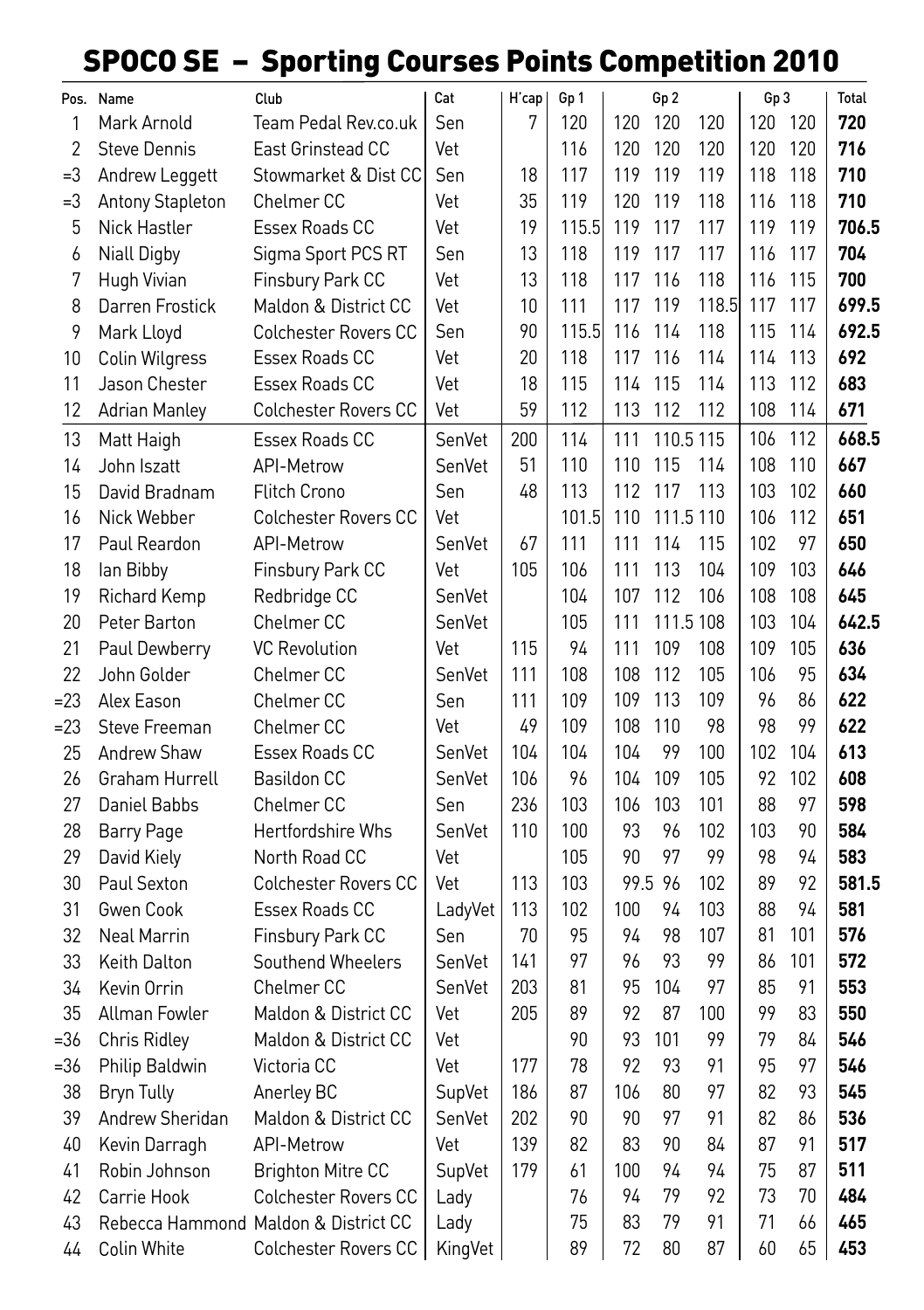#### Handicap Competition 2010

| Pos.           | Name                 | Club                        | Cat     | H'Cap | Points | Total |
|----------------|----------------------|-----------------------------|---------|-------|--------|-------|
| $\mathbf{1}$   | Matt Haigh           | Essex Roads CC              | SenVet  | 200   | 668.5  | 868.5 |
| $\overline{2}$ | Daniel Babbs         | Chelmer <sub>CC</sub>       | Sen     | 236   | 598    | 834   |
| 3              | Mark Lloyd           | <b>Colchester Rovers CC</b> | Sen     | 90    | 692.5  | 782.5 |
| 4              | Kevin Orrin          | Chelmer <sub>CC</sub>       | SenVet  | 203   | 553    | 756   |
| 5              | Allman Fowler        | Maldon & District CC        | Vet     | 205   | 550    | 755   |
| $=6$           | lan Bibby            | Finsbury Park CC            | Vet     | 105   | 646    | 751   |
| $=6$           | Paul Dewberry        | <b>VC Revolution</b>        | Vet     | 115   | 636    | 751   |
| $=8$           | Antony Stapleton     | Chelmer CC                  | Vet     | 35    | 710    | 745   |
| $=8$           | John Golder          | Chelmer <sub>CC</sub>       | SenVet  | 111   | 634    | 745   |
| 10             | Andrew Sheridan      | Maldon & District CC        | SenVet  | 202   | 536    | 738   |
| 11             | Alex Eason           | Chelmer <sub>CC</sub>       | Sen     | 111   | 622    | 733   |
| 12             | <b>Bryn Tully</b>    | Anerley BC                  | SupVet  | 186   | 545    | 731   |
| 13             | <b>Adrian Manley</b> | <b>Colchester Rovers CC</b> | Vet     | 59    | 671    | 730   |
| 14             | Andrew Leggett       | Stowmarket & District CC    | Sen     | 18    | 710    | 728   |
| 15             | Mark Arnold          | Team Pedal Revolution.co.uk | Sen     | 7     | 720    | 727   |
| 16             | <b>Nick Hastler</b>  | Essex Roads CC              | Vet     | 19    | 706.5  | 725.5 |
| 17             | Philip Baldwin       | Victoria CC                 | Vet     | 177   | 546    | 723   |
| 18             | John Iszatt          | API-Metrow                  | SenVet  | 51    | 667    | 718   |
| $=19$          | Niall Digby          | Sigma Sport PCS RT          | Sen     | 13    | 704    | 717   |
| $=19$          | Paul Reardon         | API-Metrow                  | SenVet  | 67    | 650    | 717   |
| $=19$          | Andrew Shaw          | Essex Roads CC              | SenVet  | 104   | 613    | 717   |
| 22             | Graham Hurrell       | <b>Basildon CC</b>          | SenVet  | 106   | 608    | 714   |
| $= 23$         | Hugh Vivian          | Finsbury Park CC            | Vet     | 13    | 700    | 713   |
| $= 23$         | Keith Dalton         | Southend Wheelers           | SenVet  | 141   | 572    | 713   |
| 25             | Colin Wilgress       | Essex Roads CC              | Vet     | 20    | 692    | 712   |
| 26             | Darren Frostick      | Maldon & District CC        | Vet     | 10    | 699.5  | 709.5 |
| 27             | David Bradnam        | <b>Flitch Crono</b>         | Sen     | 48    | 660    | 708   |
| 28             | Jason Chester        | Essex Roads CC              | Vet     | 18    | 683    | 701   |
| 29             | Paul Sexton          | <b>Colchester Rovers CC</b> | Vet     | 113   | 581.5  | 694.5 |
| $= 30$         | Barry Page           | <b>Hertfordshire Whs</b>    | SenVet  | 110   | 584    | 694   |
| $= 30$         | Gwen Cook            | Essex Roads CC              | LadyVet | 113   | 581    | 694   |
| 32             | Robin Johnson        | <b>Brighton Mitre CC</b>    | SupVet  | 179   | 511    | 690   |
| 33             | Steve Freeman        | Chelmer <sub>CC</sub>       | Vet     | 49    | 622    | 671   |
| 34             | Kevin Darragh        | <b>API-Metrow</b>           | Vet     | 139   | 517    | 656   |
| 35             | <b>Neal Marrin</b>   | Finsbury Park CC            | Sen     | 70    | 576    | 646   |

#### Junior Competition 2010

| Name         | Club                 | Cat      | Gp 1     | Gp 2           | Total |
|--------------|----------------------|----------|----------|----------------|-------|
| George Wood  | Maldon & District CC | Juvenile | 95<br>84 | 75<br>84<br>93 | DNF   |
| Hamish Hore  | Maldon & District CC | Junior   | 87       | 109            | DNF   |
| Sonny Dawson | Essex Roads CC       | Junior   |          |                | DNF   |

All qualifying points listed are best in series, for the complete chart showing all events go to **www.spoco-se.org.uk**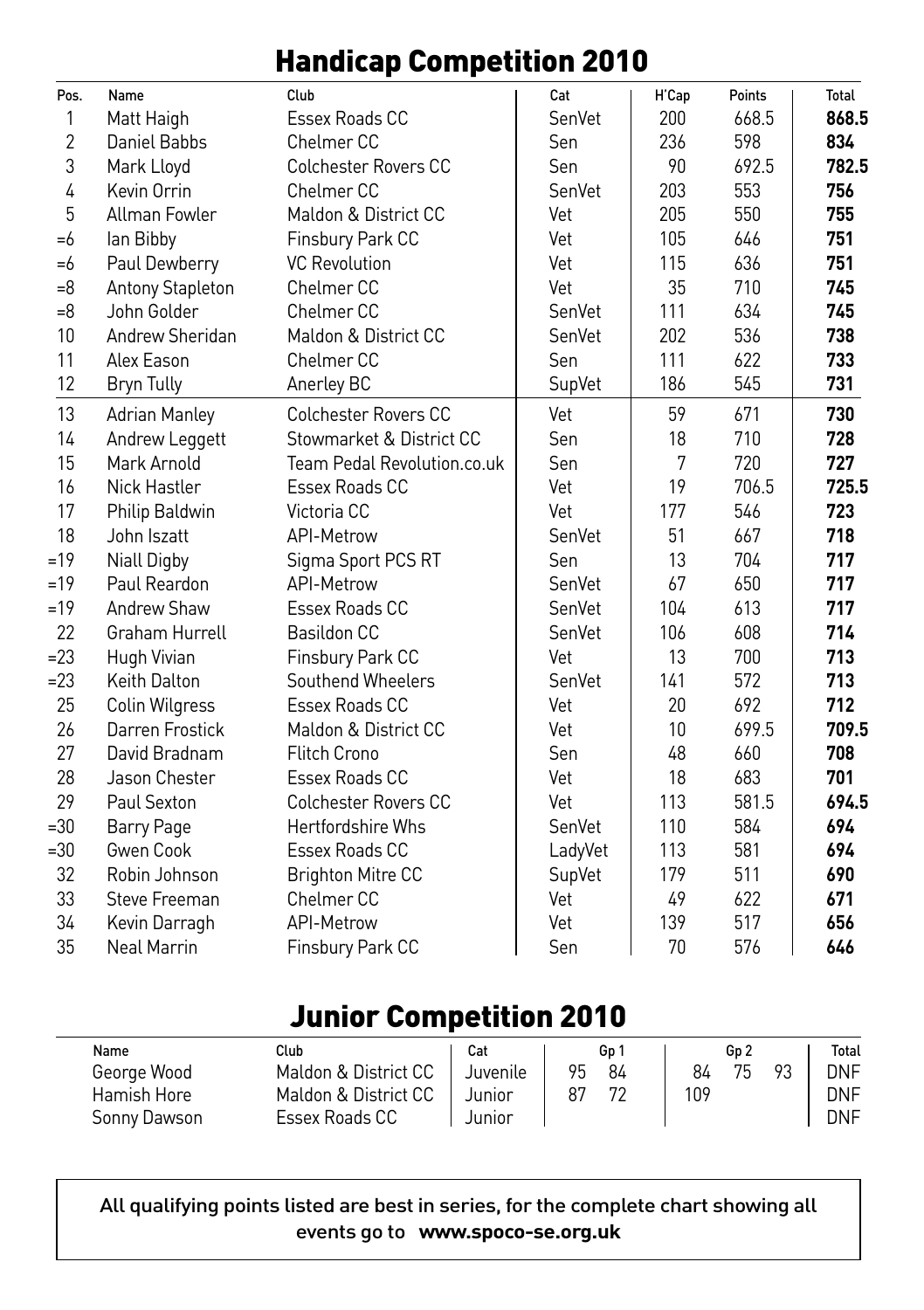### Non-qualifiers (In Club order)

| Name                     | Club                         | Cat     | H'cap | Gp 1  |     | Gp <sub>2</sub> |           | Gp 3 |     |
|--------------------------|------------------------------|---------|-------|-------|-----|-----------------|-----------|------|-----|
| Jonathan Hemming         | Addiscombe CC                | Vet     | 90    | 95    | 96  | 112             | 102       | 89   |     |
| <b>Bob Brabbins</b>      | Bishop's Stortford CC        | SupVet  |       |       |     |                 |           |      |     |
| Les Church               | Camel Valley C&TC            | Sen     |       | 98    | 94  | 94              | 99        | 67   |     |
| Gary Barton              | Chelmer <sub>CC</sub>        | SenVet  | 118   | 107   | 100 | 95              | 104       | 92   |     |
| Corinna Francis          | Chelmer <sub>CC</sub>        | Lady    |       |       | 101 |                 |           |      |     |
| <b>Charlotte Hornett</b> | Chelmer CC                   | Lady    | 224   |       | 85  | 95              | 92        |      |     |
| Neil Hornett             | Chelmer CC                   | Sen     | 56    |       | 109 | 98              | 105       | 108  |     |
| Richard Mellor           | Chelmer CC                   | Vet     | 60    |       | 104 | 104             |           | 104  | 111 |
| David Nicholls           | Chelmer CC                   | Sen     |       | 113.5 | 118 |                 | 120 118.5 | 117  |     |
| William Nicholls         | Chelmer CC                   | SenVet  |       |       |     |                 |           |      |     |
| Graham Painter           | Chelmer CC                   | Sen     | 142   |       | 100 | 107             | 101       | 93   | 102 |
| Ann Shuttleworth         | Chelmer CC                   | LadyVet | 214   |       | 96  | 88              | 97        | 82   | 95  |
| Christopher Douglas      | <b>Colchester Rovers CC</b>  | Vet     |       |       | 78  | 83              |           | 81   | 77  |
| Stephen Green            | <b>Colchester Rovers CC</b>  | SenVet  |       |       |     |                 |           |      |     |
| Phil Jarvis              | <b>Colchester Rovers CC</b>  | Vet     | 61    | 113   | 117 |                 |           | 110  | 112 |
| Jason White              | Cycle Premier                | Sen     | 2     | 120   | 120 | 120             |           | 119  | 120 |
| <b>Bob Stapley</b>       | Epsom CC                     | KingVet | 147   |       | 72  |                 |           |      |     |
| Chris Armishaw           | Essex Roads CC               | Vet     |       |       |     |                 |           |      |     |
| Giselle Devlin           | Essex Roads CC               | LadyVet |       |       | 95  |                 |           |      |     |
| Stuart Jago              | Essex Roads CC               | SenVet  |       |       |     |                 |           |      |     |
| Lea Marshall             | Essex Roads CC               | LadyVet | 196   | 100   |     |                 |           |      |     |
| James Goward             | Farnham Road Club            | Sen     | 27    | 92.5  | 117 | 113             |           | 114  | 120 |
| Chris Lodge              | Finsbury Park CC             | SenVet  | 48    | 98    | 95  |                 |           |      |     |
| Geoff Bores              | Ford CC                      | SenVet  | 84    | 106   | 107 | 103             | 105       |      |     |
| <b>Steve Knott</b>       | Ford CC                      | SenVet  |       |       |     |                 |           |      |     |
| <b>Mark Steers</b>       | Hainault RC                  | Vet     |       | 110.5 | 111 | 112             | 100       | 109  |     |
| <b>Chris Tomkins</b>     | Hainault RC                  | SenVet  | 142   |       | 94  |                 |           |      |     |
| Rob Young                | In-Gear QuickVit RT          | Sen     |       | 116   | 117 | 120             | 119       |      |     |
| <b>Tony Madgwick</b>     | Lee Valley YCC               | SenVet  |       |       |     |                 |           |      |     |
| Stephen McDonald         | Maldon & District CC         | SenVet  | 98    |       | 95  |                 |           |      |     |
| <b>Brian Swallow</b>     | Maldon & District CC         | KingVet | 177   |       |     |                 |           |      |     |
| Dave Tyas                | Maldon & District CC         | SenVet  | 158   | 94    | 87  |                 |           | 90   |     |
| Gary Wood                | Maldon & District CC         | Vet     | 54    |       | 102 | 102             | 112       | 104  | 114 |
| Honor Wood               | Maldon & District CC         | LadyVet |       |       | 82  | 90              | 86        | 62   | 78  |
| Stephen Wood             | Maldon & District CC         | SenVet  |       |       | 76  | 81              | 89        | 59   | 77  |
| Sue Wood                 | Maldon & District CC         | LadyVet | 225   | 87    | 82  | 92              | 79        | 88   |     |
| Gary Webb                | Metropolitan Police CC       | Vet     |       |       | 91  |                 |           |      |     |
| Stephen Green            | PCA Ciclos Uno               | Vet     |       | 94    |     |                 |           |      |     |
| Dean Lubin               | PCA Ciclos Uno               | Vet     | 6     |       |     |                 |           |      |     |
| <b>Stewart Fung</b>      | Redbridge CC                 | Vet     | 107   |       | 87  | 83              | 96        | 100  | 80  |
| Andrew Macpherson        | San Fairy Ann CC             | Sen     |       | 105   |     |                 |           |      |     |
| lan Heather              | Shaftesbury CC               | Vet     |       |       | 109 | 112             |           |      |     |
| Mark Howard              | Shaftesbury CC               | Sen     |       |       | 118 | 118             | 116       | 119  | 120 |
| David Miesner            | Shaftesbury CC               | SupVet  | 172   |       |     |                 |           |      |     |
| Arthur Knowler           | Southend Wheelers            | SenVet  | 194   |       |     |                 |           |      |     |
| Fran Hornett             | SPOCO Supporters Club        | SenLVet |       |       |     |                 |           |      |     |
| Jim Hornett              | <b>SPOCO Supporters Club</b> | SupVet  | 132   |       |     |                 |           |      |     |
| Lee Bark                 | Stowmarket & District CC     | Vet     |       |       |     |                 |           |      |     |
| Robert Royston           | Sydenham Wheelers            | SenVet  | 91    | 103   | 99  | 113             |           | 102  | 95  |
| Paul King                | Team Sales Engine            | Sen     |       | 91    | 77  | 90              | 96        |      |     |
| John Bonnyhood           | Victoria CC                  | SenVet  | 85    | 73    |     |                 |           |      |     |
| Alan Nye                 | Viking RC                    | KingVet |       | 71    | 72  | 89              | 87        |      |     |
| David Solomon            | Whitewebs CC                 | SenVet  | 178   |       | 87  | 89              | 85        | 96   |     |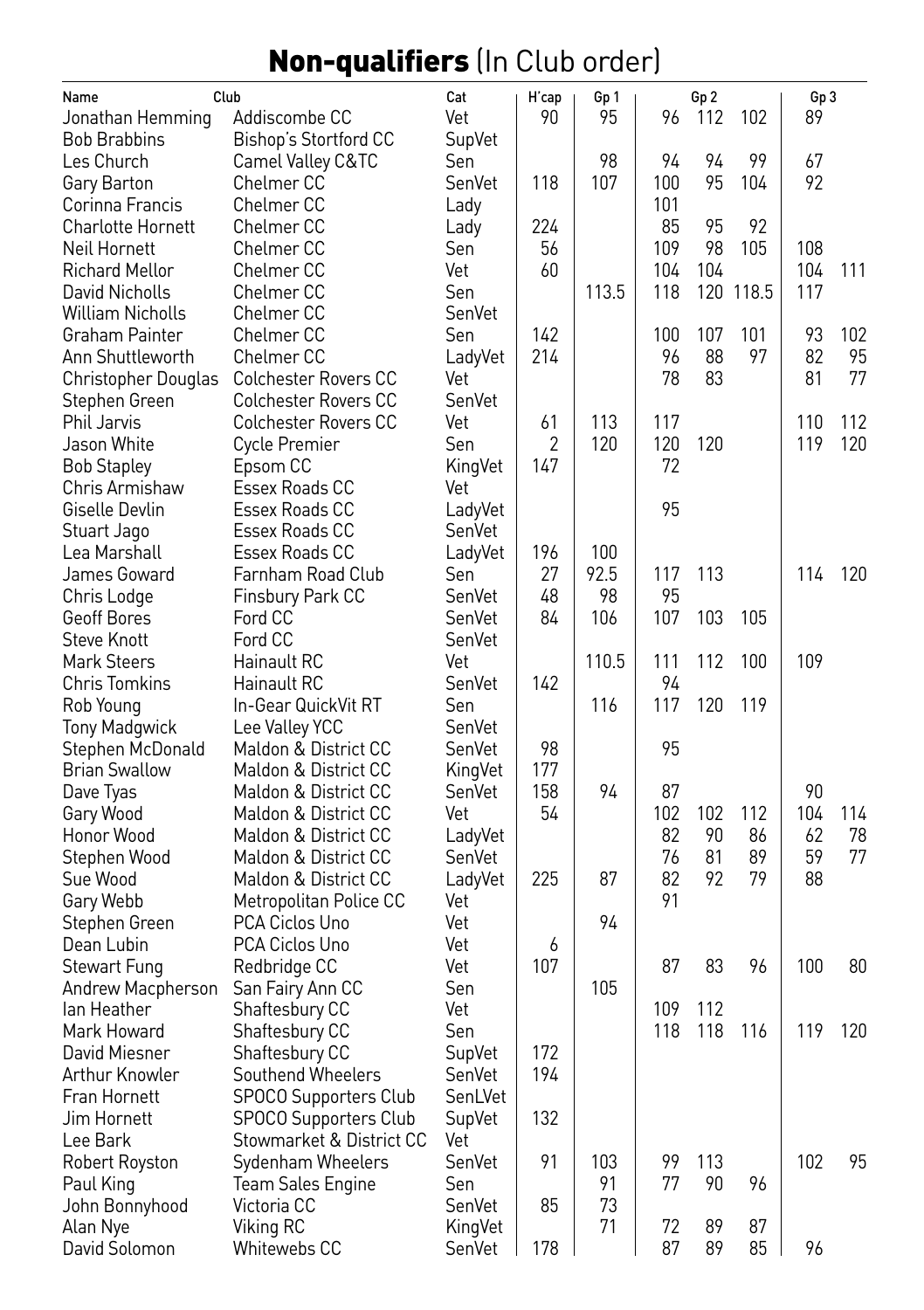### Previous Winners

|              | <b>Main Competition</b>     |
|--------------|-----------------------------|
| 1982         | John Patston                |
|              |                             |
| 1983         | John Patston                |
| 1984         | John Patston                |
|              |                             |
| 1985         | Tom Luxford                 |
| 1986         | <b>Renny Stirling</b>       |
| 1987         | lan Browning                |
|              |                             |
| 1988         | lan Browning                |
| 1989         | Mark Bird                   |
| 1990         | lan Browning                |
|              |                             |
| 1991         | Phil Bull                   |
| 1992         | Glenn Taylor                |
| 1993         | Paul Bedford                |
|              |                             |
| 1994         | Paul Bedford                |
| 1995         | <b>Martin Meades</b>        |
| 1996         | Les Palmer                  |
|              |                             |
| 1997         | Rik Van Looy                |
| 1998         | Andrew Archer               |
| 1999         | Rik Van Looy                |
|              |                             |
| 2000         | Glenn Taylor                |
| 2001         | Paul Smith                  |
|              |                             |
| 2002         | Paul Smith                  |
| 2003         | Paul Smith                  |
| 2004         | Glenn Taylor                |
| 2005         | Jason White                 |
|              |                             |
| 2006         | Jason White                 |
| 2007         | Paul Smith                  |
| 2008         | Paul Smith                  |
|              |                             |
| 2009         | Paul Smith                  |
|              |                             |
|              | <b>Handicap Competition</b> |
| 1986         | Sam Shear                   |
|              |                             |
| 1987         | <b>Bernard Hobbs</b>        |
| 1988         | Mick Divine                 |
| 1989         | Mick Whitnell               |
|              |                             |
| 1990         | Roger Bunnett               |
| 1991         | Gordon Allen                |
| 1992         | Sue Dorling                 |
| 1993         | Chris Milne                 |
|              |                             |
| 1994         | Tim Dolphin                 |
| 1995         | <b>Michael Gowers</b>       |
| 1996         | Mike Stapleton              |
|              |                             |
| 1997         |                             |
|              | <b>Bob Stapley</b>          |
| 1998         |                             |
|              | Robin Johnson               |
| 1999         | Peter Stone                 |
| 2000         | <b>Bob Stapley</b>          |
| 2001         | Robin Johnson               |
|              |                             |
| 2002         | Graham Hurrell              |
| 2003         | Dave Kendall                |
| 2004         | Ann Shuttleworth            |
| 2005         |                             |
|              | Sue Gray                    |
| 2006         | Jonathon Hemming            |
| 2007<br>2008 | David Ingram<br>Jim Hornett |

2009 Gwen Cook

|      | Junior Competition        |
|------|---------------------------|
| 1982 | Rob Stahl                 |
| 1983 | <b>Antony Stapleton</b>   |
| 1984 | Alan Bainbridge           |
| 1985 | Nick Wilkinson            |
| 1990 | Andrew Buddle             |
| 1991 | lan Short                 |
| 1993 | Martin Rubiera            |
| 1994 | Martin Rubiera            |
| 1996 | Neil Hornett              |
| 1997 | Neil Hornett              |
| 2006 | Mark Beattie              |
| 2007 | Rob Tyas                  |
| 2008 | Jack Gibson               |
| 2009 | Hamish Hore               |
|      |                           |
|      | <b>Ladies Competition</b> |
| 1982 | Edie Blake                |
| 1983 | Anne Mann                 |
| 1984 | Julie Bunton              |
| 1985 | Diane Emery               |
| 1986 | Fran Browning             |
| 1987 | Julia Reynolds            |
| 1988 | Julie Baker               |
| 1989 | Kathy Miles               |
| 1990 | Julie Baker               |
| 1991 | No qualifier              |
| 1992 | Sue Dorling               |
| 1993 | Christine Oakes           |
| 1994 | Ruth Freestone-King       |
| 1995 | Ruth Freestone-King       |
| 1996 | Allison Butler            |
| 1997 | Janet Howes               |
| 1998 | Janet Howes               |
| 1999 | Jeanette Degiorgio        |
| 2000 | Jeanette Degiorgio        |
| 2001 | Angela Nainby             |
| 2002 | Jeanette Degiorgio        |
| 2003 | Lea Marshall              |
| 2004 | Jennifer Patience         |
| 2005 | Julia Freeman             |
| 2006 | Julia Freeman             |
| 2007 | Lea Marshall              |
| 2008 | Helen Boatman             |
| 2009 | Helen Boatman             |
|      |                           |

|      | Team Competition            |
|------|-----------------------------|
| 1983 | Chelmer CC                  |
| 1984 | Redbridge CC                |
| 1985 | Hainault RC                 |
| 1986 | Leo RC                      |
| 1987 | Leo RC                      |
|      |                             |
| 1988 | Colchester Rovers CC        |
| 1989 | Maldon & District CC        |
| 1990 | Marlboro AC                 |
| 1991 | Hainault RC                 |
| 1992 | Basildon CC                 |
| 1993 | Finsbury Park CC            |
| 1994 | No qualifiers               |
| 1995 | Chelmer CC                  |
| 1996 | No qualifiers               |
| 1997 | <b>Bishops Stortford CC</b> |
| 1998 | Chelmer CC                  |
|      |                             |
| 1999 | API Resprays                |
| 2000 | API Resprays                |
| 2001 | apibikes.com                |
| 2002 | PCA Ciclos Uno              |
| 2003 | Chelmer CC                  |
| 2004 | PCA Ciclos Uno              |
| 2005 | Team JD Cycles              |
| 2006 | <b>Finsbury Park CC</b>     |
| 2007 | <b>API-Metrow</b>           |
| 2008 | Essex Roads CC              |
| 2009 | Essex Roads CC              |
|      |                             |
|      | Lanterne Rouge              |
| 1989 |                             |
|      | John Hawkridge              |
| 1990 | Alan Nye                    |
| 1991 | Reg Jenkins                 |
| 1992 | Sue Dorling                 |
| 1993 | Alan Nye                    |
| 1994 | <b>Tony Howard</b>          |
| 1995 | Mike Gowers                 |
| 1996 | <b>Mike Gowers</b>          |
| 1997 | Robin Johnson               |
| 1998 | Mike Burgess                |
| 1999 | Neil Kurtz                  |
| 2000 | Patrica Silvey              |
| 2001 | Dave Hancock                |
| 2002 | <b>Tony Sheppard</b>        |
|      |                             |
| 2003 | Colin Clarke                |
| 2004 | Helen Biggerstaff           |
| 2005 | Christine Yareham           |
| 2006 | Stephen Hodges              |
| 2007 | Sue Wood                    |
| 2008 | Stan Smith                  |
| 2009 | <b>Daniel Babbs</b>         |